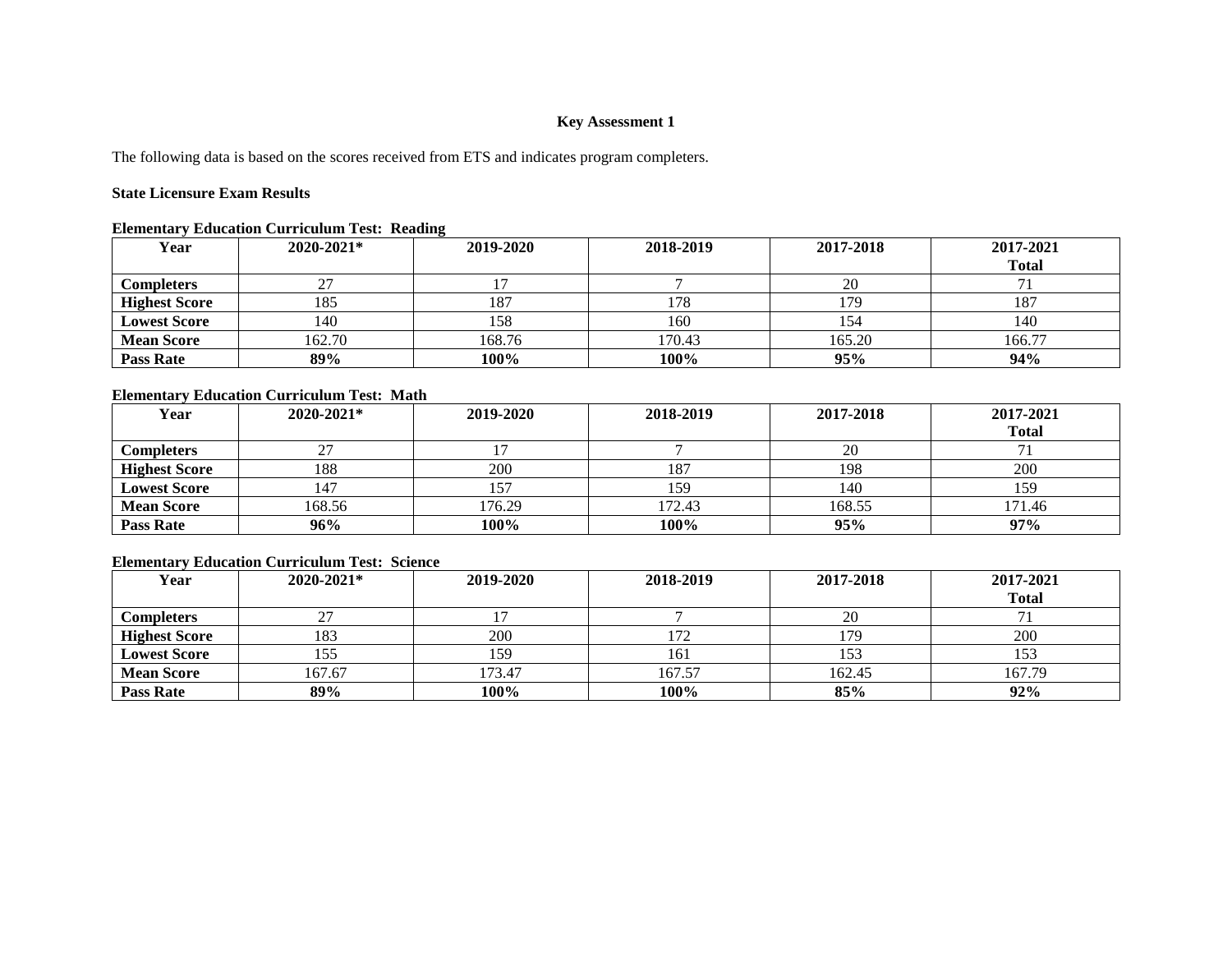## **Elementary Education Curriculum Test: Social Studies**

| Year                 | $2020 - 2021*$ | 2019-2020 | 2018-2019 | 2017-2018 | 2017-2021    |
|----------------------|----------------|-----------|-----------|-----------|--------------|
|                      |                |           |           |           | <b>Total</b> |
| <b>Completers</b>    |                |           |           | 20        |              |
| <b>Highest Score</b> | 196            | 184       | 169       | 183       | 196          |
| <b>Lowest Score</b>  | 145            | 158       | 155       | 128       | 128          |
| <b>Mean Score</b>    | 161.78         | 167.94    | 160.57    | 161.15    | 162.86       |
| <b>Pass Rate</b>     | 85%            | 100%      | 100%      | 75%       | 87%          |

# Principles of Teaching and Learning (PLT) (August 31<sup>st</sup>)

| Year                 | 2020-2021* | 2019-2020 | 2018-2019 | 2017-2018 | 2017-2021    |
|----------------------|------------|-----------|-----------|-----------|--------------|
|                      |            |           |           |           | <b>Total</b> |
| <b>Completers</b>    | $25+$      |           |           | 20        | 69           |
| <b>Highest Score</b> | 189        | 188       | 175       | 183       | 189          |
| <b>Lowest Score</b>  |            | 157       | 151       | 159       |              |
| <b>Mean Score</b>    | 166.44     | 164.18    | 164.57    | 171.15    | 166.59       |
| <b>Pass Rate</b>     | 84%        | 100%      | 71%       | 95%       | 90%          |

+Two candidates did not take this exam prior to August 31, 2021.

#### **Teaching Reading**

| Year                 | 2020-2021* | 2019-2020 | 2018-2019 | 2017-2018 | 2017-2021    |
|----------------------|------------|-----------|-----------|-----------|--------------|
|                      |            |           |           |           | <b>Total</b> |
| <b>Completers</b>    | $25+$      |           |           | 20        | 69           |
| <b>Highest Score</b> | 78         | 186       |           | 19        | 191          |
| <b>Lowest Score</b>  | 153        | 169       | 162       | 150       | 150          |
| <b>Mean Score</b>    | 164.72     | 175.82    | 167.86    | 169.55    | 169.49       |
| <b>Pass Rate</b>     | 68%        | 100%      | 100%      | 85%       | 84%          |

+Two candidates did not take this exam prior to August 31, 2021.

## **English Language Arts 5-9**

| Year                 | $2020 - 2021*$ | 2019-2020 | 2018-2019 | 2017-2018 | 2017-2021    |
|----------------------|----------------|-----------|-----------|-----------|--------------|
|                      |                |           |           |           | <b>Total</b> |
| <b>Completers</b>    |                |           |           |           |              |
| <b>Highest Score</b> |                |           |           |           |              |
| <b>Lowest Score</b>  |                |           |           |           |              |
| <b>Mean Score</b>    |                |           |           |           |              |
| <b>Pass Rate</b>     |                |           |           |           |              |